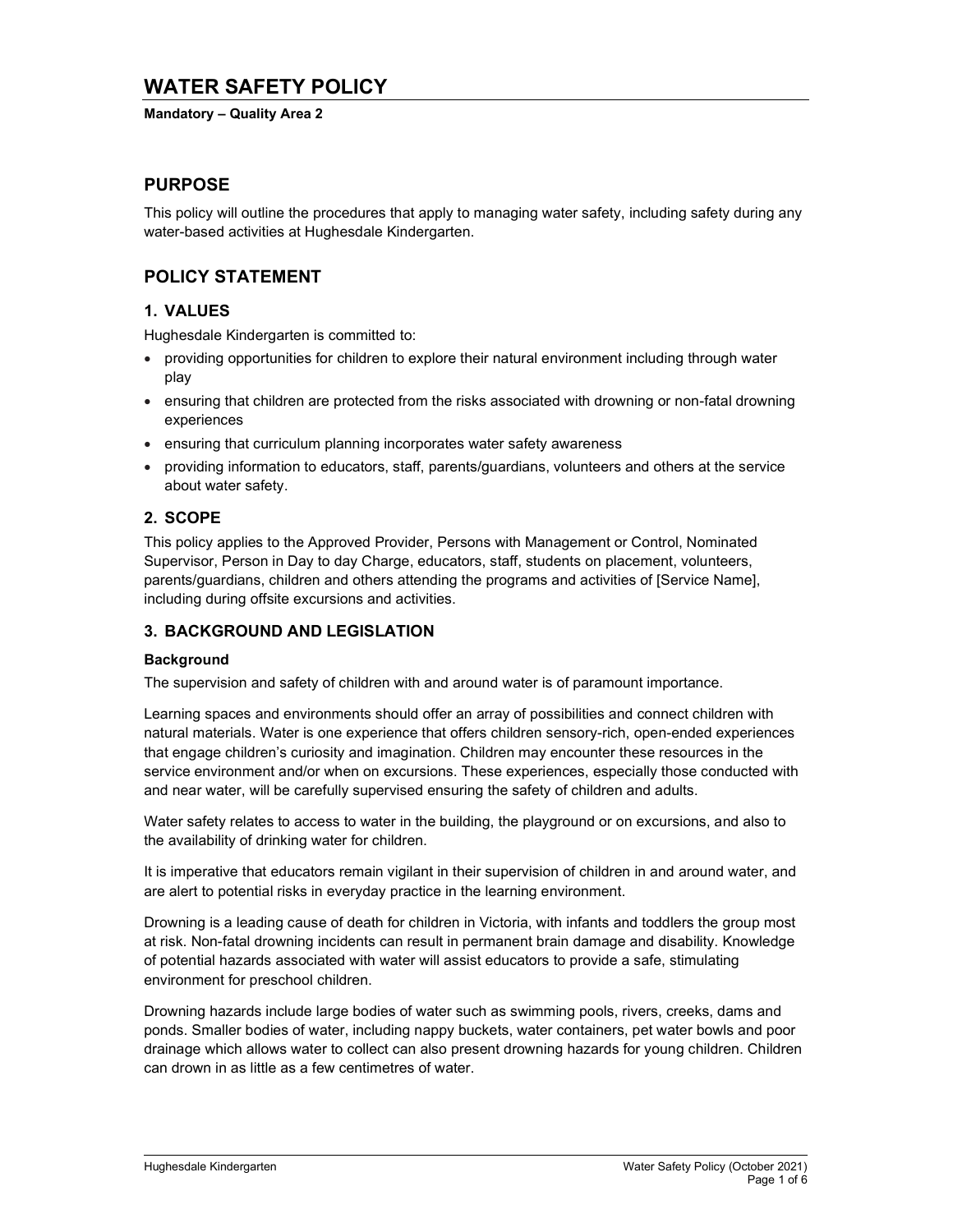Keep Watch is a public education program of Royal Life Saving Society – Australia, aimed at preventing the drowning deaths of children under 5 years of age in all aquatic locations. The program has four key actions:

- **supervise** children constantly around water
- restrict access to water hazards by using child-proof barriers and fences
- provide water awareness training to children
- Resuscitation saves lives ensure that staff have completed current first aid training.

### Legislation and standards

Relevant legislation and standards include but are not limited to:

- Child Wellbeing and Safety Act 2005 (Vic) (Part 2: Principles for Children)
- Education and Care Services National Law Act 2010: Section 167, 165, 169
- Education and Care Services National Regulations 2011: Regulations 99, 101, 101(2)(b)(c), 102, 123, 136, 168(2)(a)(iii)
- National Quality Standard, Quality Area 2: Children's Health and Safety
	- Standard 2.2: Safety
		- Element 2.2.1. At all times, reasonable precautions and adequate supervision ensure children are protected from harm and hazards.

The most current amendments to listed legislation can be found at:

- Victorian Legislation Victorian Law Today: http://www.legislation.vic.gov.au/
- Commonwealth Legislation ComLaw: http://www.comlaw.gov.au/

## 4. DEFINITIONS

The terms defined in this section relate specifically to this policy. For commonly used terms e.g. Approved Provider, Nominated Supervisor, Regulatory Authority etc. refer to the General Definitions section of this manual.

Adequate supervision: (In relation to this policy) supervision entails all children (individuals and groups) in all areas of the service, being in sight and/or hearing of an educator at all times including during toileting, sleep, rest and transition routines. Services are required to comply with the legislative requirements for educator-to-child ratios at all times. Supervision contributes to protecting children from hazards that may emerge in play, including hazards created by the equipment used.

Adequate Supervision refers to constant, active and diligent supervision of every child at the service. Adequate supervision requires that educators are always in a position to observe each child, respond to individual needs, and immediately intervene if necessary. Variables affecting supervision levels include:

- number, age and abilities of children
- number and positioning of educators
- current activity of each child
- areas in which the children are engaged in an activity (visibility and accessibility)
- developmental profile of each child and of the group of children
- experience, knowledge and skill of each educator
- need for educators to move between areas (effective communication strategies).

Approved first aid qualification: A list of approved first aid qualifications, anaphylaxis management and emergency asthma management training is published on the ACECQA website: www.acecqa.gov.au

Hazard: A source or situation with a potential for harm in terms of human injury or ill health, damage to property, damage to the environment or a combination of these.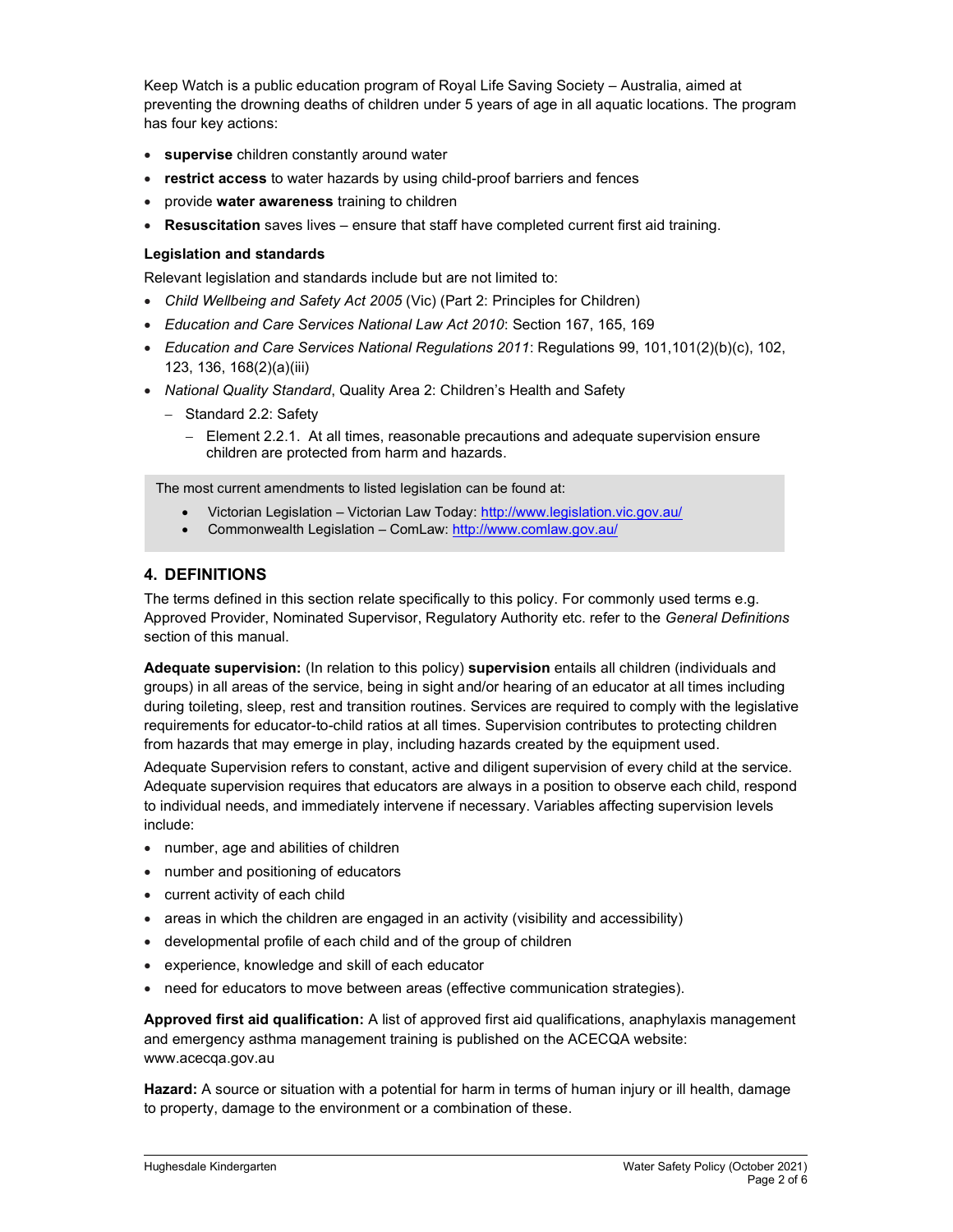Notifiable incident: An incident involving workplace health and safety that is required by law to be reported to WorkSafe Victoria. Notification is required for incidents that result in death or serious injury/illness, or dangerous occurrences. For a complete list of incidents that must be reported to WorkSafe Victoria, refer to the Guide to Incident Notification on the WorkSafe Victoria website: www.worksafe.vic.gov.au

Serious incident: A serious incident (regulation 12) is defined as any of the following:

- the death of a child while being educated and cared for at the service or following an incident while being educated and cared for by the service
- any incident involving serious injury or trauma to a child while the child is being educated and cared for, which:
	- a reasonable person would consider required urgent medical attention from a registered medical practitioner; or
	- the child attended or ought reasonably to have attended a hospital e.g. a broken limb\*
	- any incident involving serious illness of a child while that child is being educated and cared for by a service for which the child attended, or ought reasonably to have attended, a hospital e.g. severe asthma attack, seizure or anaphylaxis\*

NOTE: In some cases (for example rural and remote locations) a General Practitioner conducts consultation from the hospital site. Only treatment related to serious injury, illness or trauma is required to be notified, not other health matters.

• any emergency for which emergency services attended

NOTE: This means an incident, situation or event where there is an imminent or severe risk to the health, safety or wellbeing of a person at an education and care service. It does not mean an incident where emergency services attended as a precaution.

- a child appears to be missing or cannot be accounted for at the service
- a child appears to have been taken or removed from the service in a manner that contravenes the National Regulations
- a child was mistakenly locked in or out of the service premises or any part of the premises.

Notifications of serious incidents should be made to the regulatory authority (DET) through the NQA IT System. If this is not practicable, the notification can be made initially in whatever way is best in the circumstances.

NOTE: some of serious incidents above are also reportable incidents under the Occupational Health and Safety Act 2004 and require notification to WorkSafe.

Water hazard: (in relation to this policy) can lead to drowning or non-fatal drowning incidences. Drowning hazards include large bodies of water such as swimming pools, rivers, creeks, dams and ponds. Smaller bodies of water, including nappy buckets, water containers, pet water bowls and poor drainage which allow water to collect can also present drowning hazards for young children.

## 5. SOURCES AND RELATED POLICIES

## Sources

- Royal Life Saving Society Australia: www.royallifesaving.com.au
- Water Safety Victoria Water Safety Guide: Play it Safe by the Water: www.watersafety.vic.gov.au
- Kidsafe Water Safety Fact Sheet: www.kidsafevic.com.au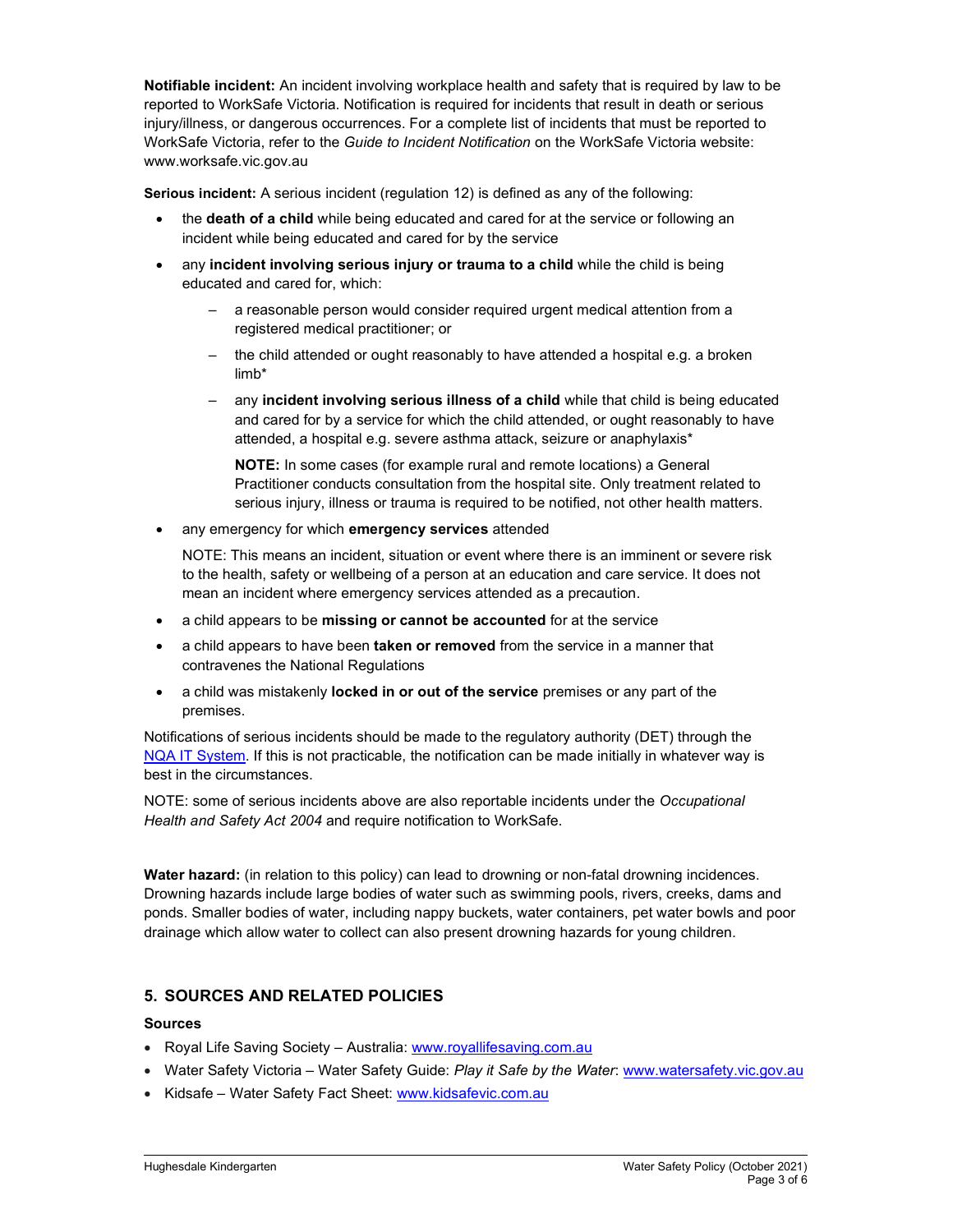#### Service policies

- Administration of First Aid Policy
- Emergency and Evacuation Policy
- Excursions and Service Events Policy
- Nutrition and Active Play Policy
- Incident, Injury, Trauma and Illness Policy
- Occupational Health and Safety Policy
- Supervision of Children Policy

## PROCEDURES

### The Approved Provider or Persons with Management and Control is responsible for:

- ensuring that children are adequately supervised (refer to Definitions) at all times when near water hazards (refer to Definitions)
- ensuring that educator-to-child ratios are maintained at all times (Education and Care Services National Law Act 2010: Sections 169(1),(2)&(3), Education and Care Services National Regulations 2011: Regulations 123,
- conducting a risk assessment in relation to any water hazards on or near the premises that may be accessible to children
- ensuring permission is obtained from parents/guardians for an excursion to a location where there is a water hazard (Regulation 99) (refer to Excursions and Service Events Policy)
- ensuring that water hazards and risks associated with water-based activities are considered in a risk assessment prior to conducting excursions and other offsite events (Regulation 101)
- ensuring increased levels of supervision for an excursion to a location where there is a water hazard (refer to Supervision of Children Policy)
- conducting a regular safety check of the service premises (refer to Occupational Health and Safety Policy)
- ensuring any water hazards that are not able to be adequately supervised at all times are isolated from children by a child-resistant barrier or fence (particularly large bodies of water including swimming pools, rivers, ponds etc.)
- **•** ensuring that an educator with a current approved first aid qualification (refer to Definitions) is in attendance and immediately available at all times children are being educated and cared for by the service (Regulation 136)
- ensuring that details of current approved first aid qualifications (refer to Definitions) are filed with each staff member's record
- reporting serious incidents (refer to Definitions) to DET
- reporting notifiable incidents (refer to Definitions) to WorkSafe Victoria
- ensuring that water safety awareness is embedded in the curriculum
- providing current information to parents about water safety.

### The Nominated Supervisor or Persons in Day to Day Control is responsible for:

- assisting the Approved Provider to implement the Water Safety Policy
- ensuring parents/guardians are informed of the Water Safety Policy on enrolment
- ensuring permission is obtained from parents/guardians for an excursion to a location where there is a water hazard (refer to Excursions and Service Events Policy)
- ensuring information on water safety (refer to Sources) is incorporated into the educational program
- ensuring that children are adequately supervised (refer to *Definitions*) and protected from hazards and harm at all times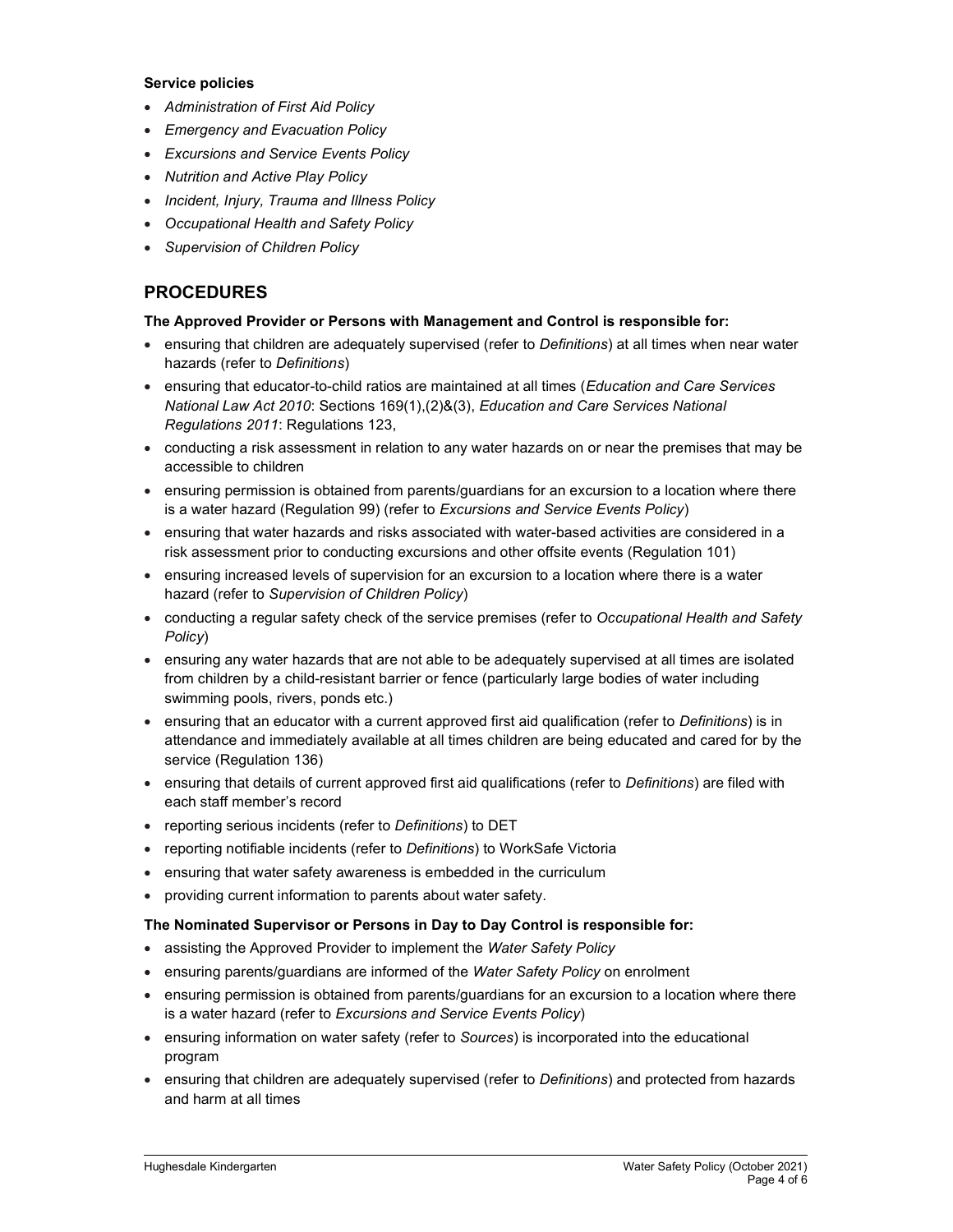- ensuring that water hazards and risks associated with water-based activities are considered in a risk assessment prior to conducting excursions and other offsite events (Regulations 100, 101)
- ensuring permission is obtained from parents/guardians for an excursion to a location where there is a water hazard (refer to Excursions and Service Events Policy)
- ensuring increased levels of supervision for an excursion to a location where there is a water hazard (refer to Supervision of Children Policy)
- ensuring that an educator with a current approved first aid qualification (refer to Definitions) is in attendance and immediately available at all times children are being educated and cared for by the service
- ensuring that all educators' current approved first aid qualifications meet the requirements of the National Regulations and are approved by ACECQA (refer to Administration of First Aid Policy)
- informing the Approved Provider immediately if any serious or notifiable incidents (refer to Definitions) occur at the service.

### All staff are responsible for:

- providing adequate supervision (refer to Definitions) at all times
- undertaking a risk assessment prior to an excursion to a location where there is a significant water hazard (refer to Excursions and Service Events Policy)
- adjusting supervision strategies to suit the activities being undertaken (refer to Supervision of Children Policy)
- obtaining parental permission for an excursion to a location where there is a water hazard (refer to Excursions and Service Events Policy)
- maintaining a current approved first aid qualification (refer to Definitions)
- ensuring gates and other barriers restricting access to water hazards are closed at all times and that fences are kept clear at all times
- ensuring that containers of water (including nappy buckets and cleaning buckets) are sealed with child-proof lids
- ensuring wading/paddling pools, water play containers and portable water courses are emptied immediately after each use and stored in a manner that prevents the collection of water when not in use
- checking the outdoor learning environment at the beginning and end of each day for puddles or filled containers that could pose a potential risk to small children after heavy rain
- providing water safety education as a part of the service's program
- informing the Approved Provider immediately if any serious or notifiable incidents (refer to Definitions) occur at the service.

#### Parents/guardians are responsible for:

- supervising children in their care, including siblings, while attending or assisting at the service
- ensuring that doors, gates and barriers, including playground gates, are closed after entry or exit to prevent access to water hazards
- informing themselves about water safety
- ensuring their children understand the risks associated with water
- recognising when resuscitation is required and obtaining assistance
- considering undertaking approved first aid qualifications, as resuscitation skills save lives.

### Volunteers and students, while at the service, are responsible for following this policy and its procedures.